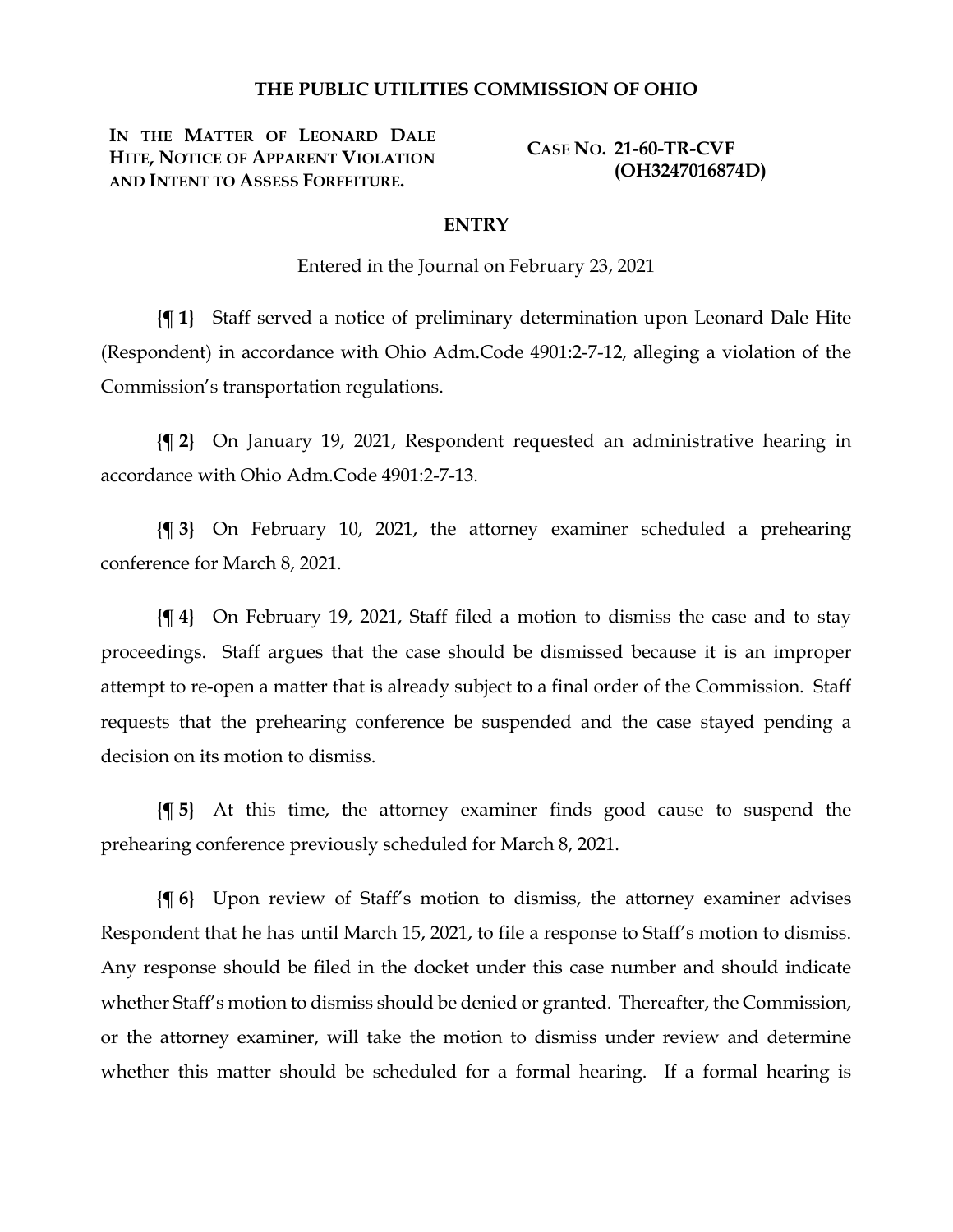warranted, the attorney examiner will schedule a prehearing conference prior to scheduling that hearing.

**{¶ 7}** It is, therefore,

**{¶ 8}** ORDERED, That a prehearing conference in this case previously scheduled for March 8, 2021, be suspended in accordance with Paragraph 5. It is, further,

**{¶ 9}** ORDERED, That Respondent has until March 15, 2021, to file a response to Staff's motion to dismiss. It is, further,

**{¶ 10}** ORDERED, That a copy of this Entry be served upon all parties of record.

THE PUBLIC UTILITIES COMMISSION OF OHIO

*/s/Jacky Werman St. John*

By: Jacky Werman St. John Attorney Examiner

GAP/kck